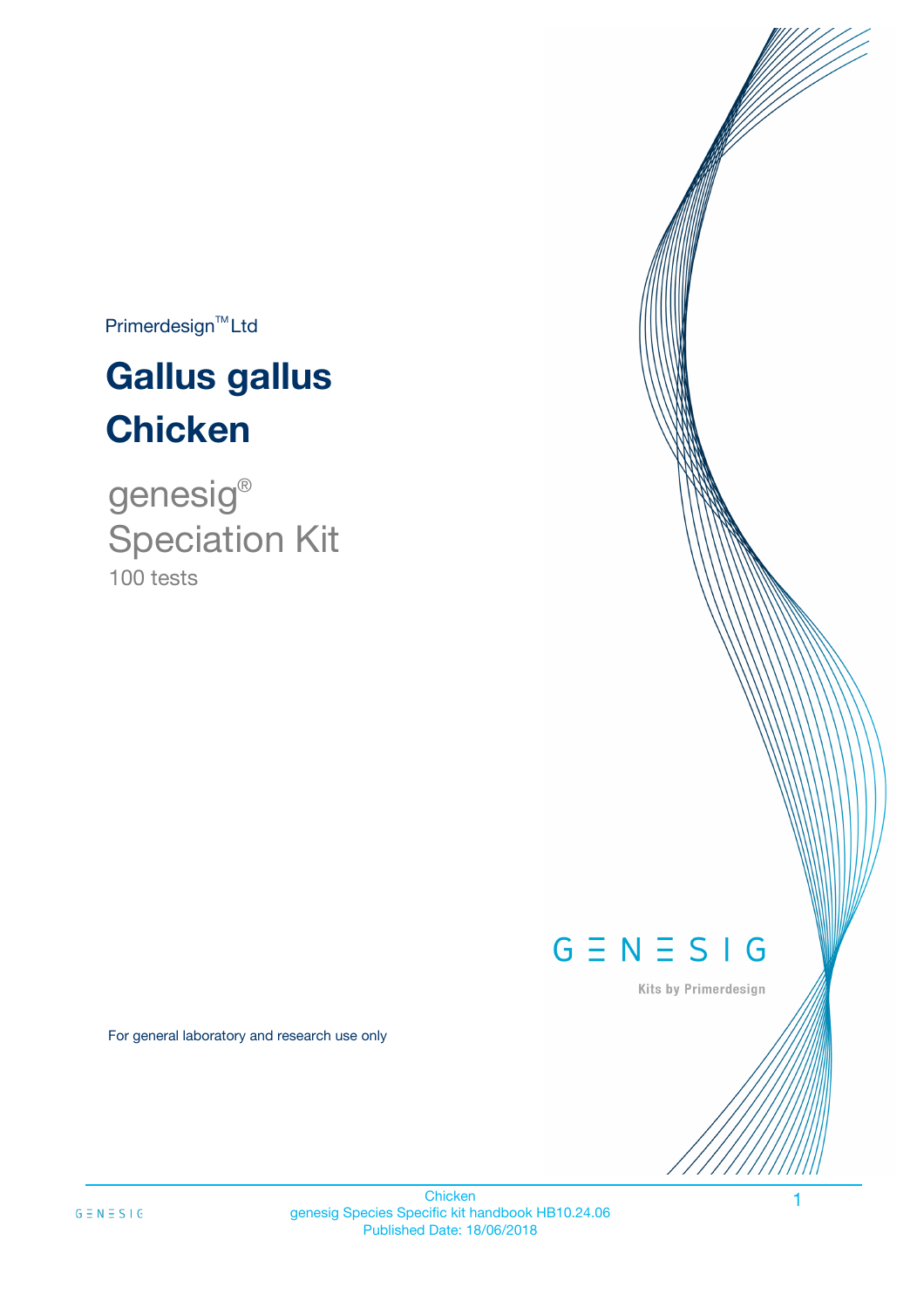# Principles of the test

### **Real-time PCR**

This kit provides a method for detecting Gallus gallus mitochondrial DNA in food samples. The kit is based on the PCR amplification of a unique species-specific tag present in the mitochondrial genome. The mitochondrial genome is an ideal target since it has been sequenced for many different species. This allows comprehensive bioinformatics analysis followed by careful design to ensure specific detection of the desired species whilst excluding detection of other related species. Furthermore, since there are multiple copies of each mitochondrial genome within each cell, the detection sensitivity for this kit is up to 100 times greater than that of a test which targets a single copy locus within the nuclear DNA genome.

PCR amplification is detected by means of a hydrolysis probe ("Taqman-style") which is degraded during PCR, releasing fluorescence. The fluorescence trace can be used to both detect and quantify the number of copies of Gallus gallus mitochondrial DNA present in the sample.

#### **Positive control**

The kit provides a positive control template which should be used on every run to prove that your reaction conditions are working correctly. Please note the positive control template poses a significant risk of contamination and should be handled carefully in a separate post PCR environment.

### **Negative control**

To validate any positive findings a negative control reaction should be included every time the kit is used. For this reaction the RNase/DNase free water should be used instead of template. A negative result indicates that the reagents have not become contaminated while setting up the run.

#### **Internal extraction control**

When performing DNA extraction, it is often advantageous to have an exogenous source of DNA template that is spiked into the lysis buffer. This control DNA is then co-purified with the sample DNA and can be detected as a positive control for the extraction process. Successful copurification and qPCR for the control DNA also indicates that PCR inhibitors are not present at a high concentration.

A separate primer and probe mix are supplied with this kit to detect the exogenous DNA using qPCR. The primers are present at PCR limiting concentrations which allows multiplexing with the target sequence primers. Amplification of the control DNA does not interfere with detection of the Chicken target DNA even when present at low copy number. The Internal control is detected through the VIC channel.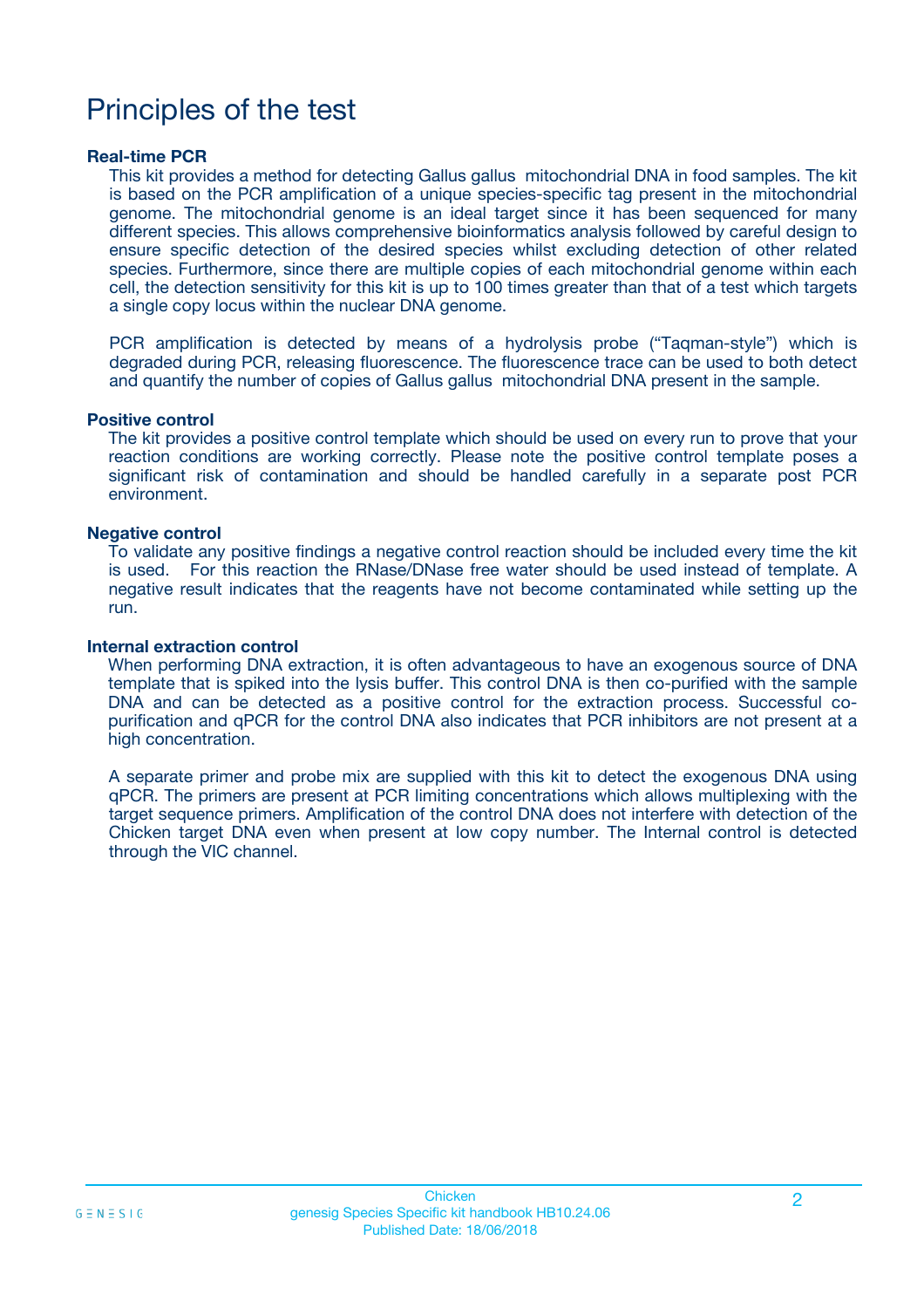### **Sensitivity**

Under optimal PCR conditions the kit provides exceptional sensitivity. Priming efficiency is guaranteed >95% and the kit can detect less than 100 copies of the target mtDNA. Assuming 50 copies of mtDNA per cell this equates to a detection sensitivity limit of 1-2 muscle cells within a sample.

### **Specificity**

The kit is designed to specifically detect Chicken species that are relevant to the food industry and to give negative detection on other possible animal species.

If you have a query about the detection status of a specific species or sub-species please enquire: enquiry@primerdesign.co.uk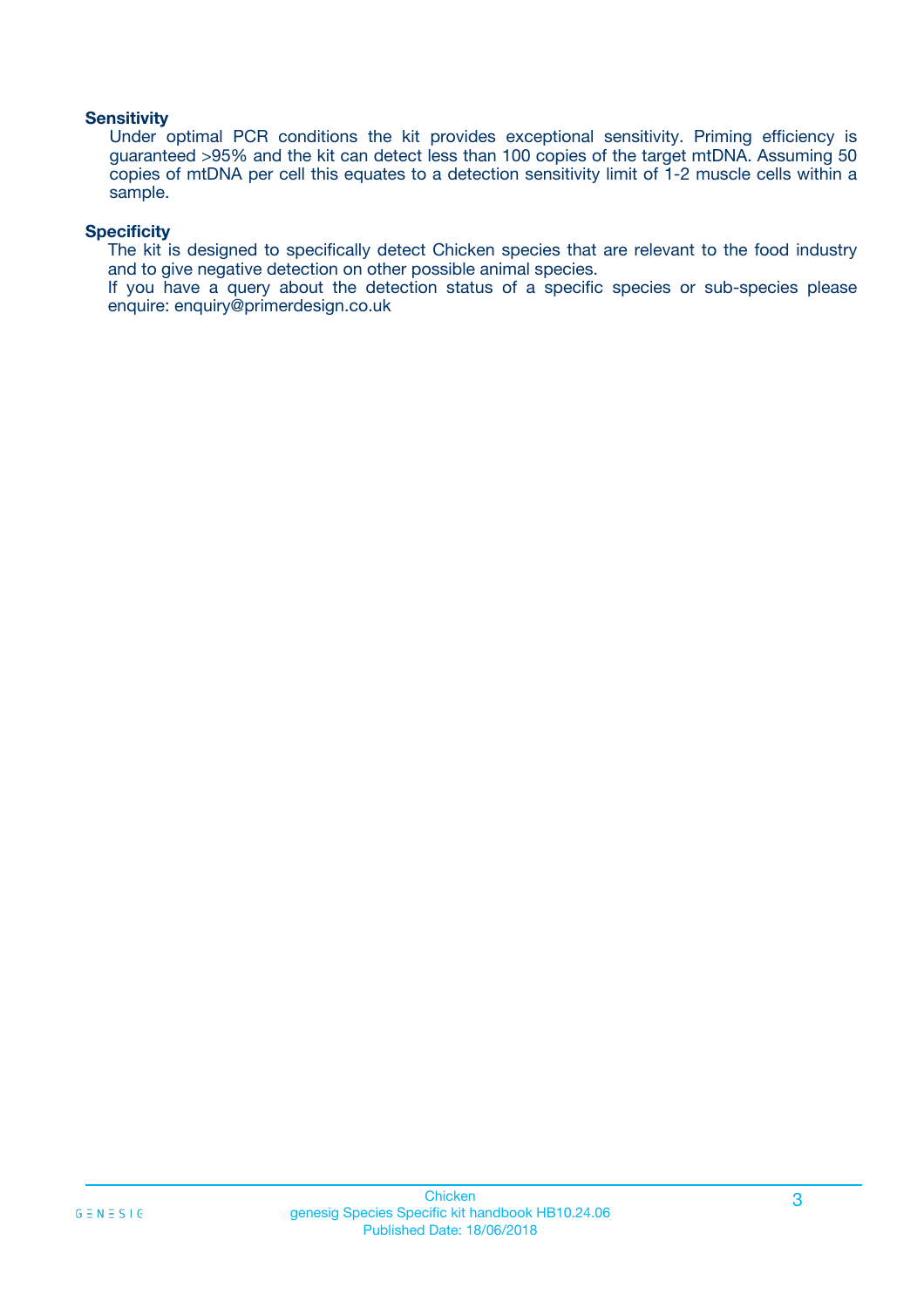# Kit contents

- **Gallus gallus specific primer/probe mix (BROWN)** FAM labelled
- **Gallus gallus positive control template (RED)**
- **Internal extraction control primer/probe mix (BROWN)** VIC labelled as standard
- **Internal extraction control DNA (BLUE)**
- **RNase/DNase free water (WHITE)** for resuspension of primer/probe mixes
- **Template preparation buffer (YELLOW)** for resuspension of internal control template and positive control template

# Reagents and equipment to be supplied by the user

### **Real-time PCR Instrument**

### **DNA extraction kit**

This kit is recommended for use with genesig Easy DNA/RNA extraction kit. However, it is designed to work well with all processes that yield high quality DNA with minimal PCR inhibitors.

### **oasig**TM **lyophilised or Precision**®**PLUS 2X qPCR Master Mix**

This kit is intended for use with oasig or PrecisionPLUS2X qPCR Master Mix.

### **Pipettors and Tips**

**Vortex and centrifuge**

### **Thin walled 1.5 ml PCR reaction tubes**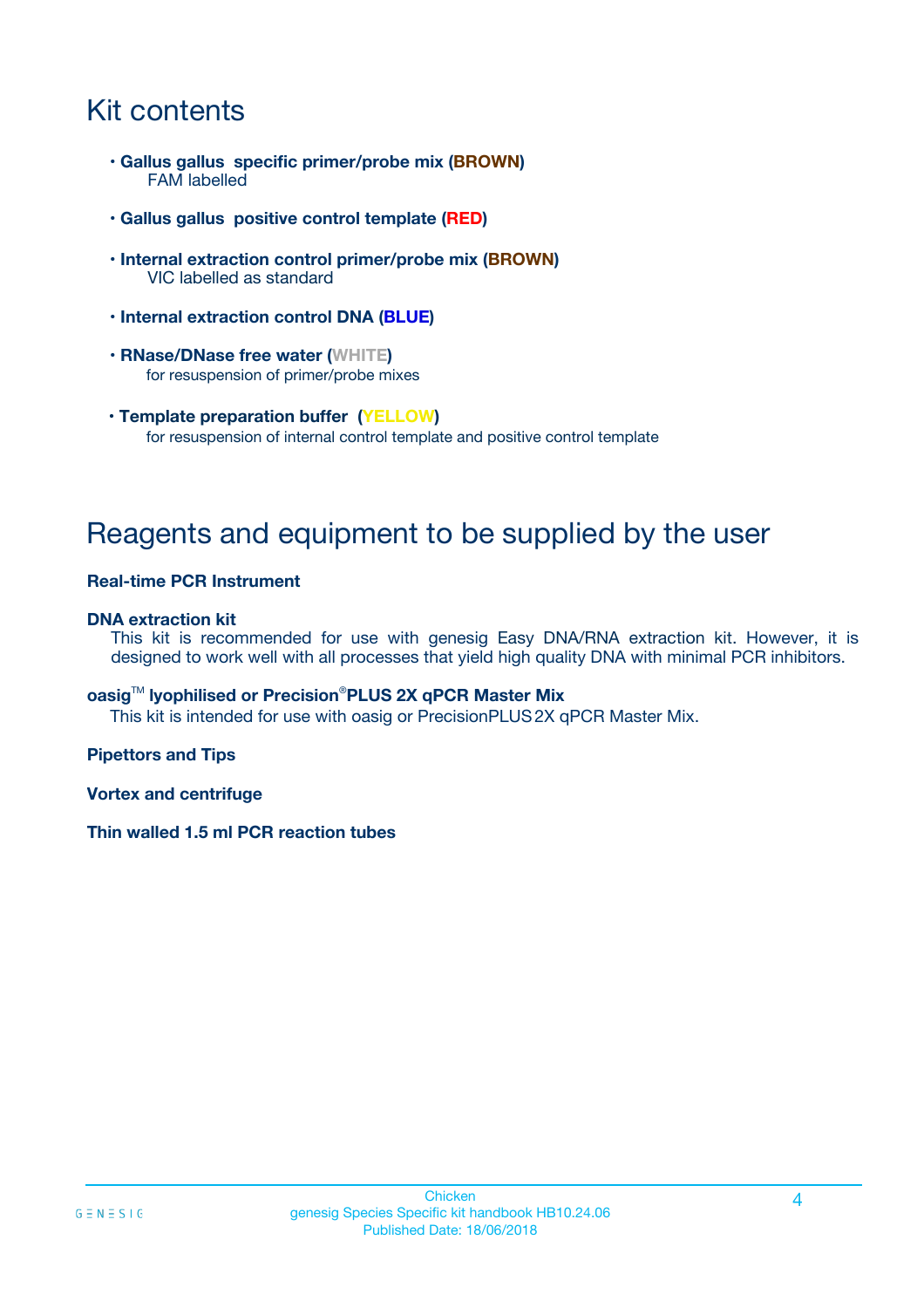### Kit storage and stability

This kit is stable at room temperature but should be stored at -20ºC on arrival. Once the lyophilised components have been resuspended they should not be exposed to temperatures above -20°C for longer than 30 minutes at a time and unnecessary repeated freeze/thawing should be avoided. The kit is stable for six months from the date of resuspension under these circumstances.

Primerdesign does not recommend using the kit after the expiry date stated on the pack.

### Suitable sample material

All kinds of sample material suited for PCR amplification can be used. Please ensure the samples are suitable in terms of purity, concentration, and DNA integrity (An internal PCR control is supplied to test for non specific PCR inhibitors). Always run at least one negative control with the samples. To prepare a negative control, replace the template DNA sample with RNase/DNase free water.

### Dynamic range of test

Under optimal PCR conditions genesig Gallus gallus detection kits have very high priming efficiencies of >95% and can detect less than 100 copies of target template.

## Notices and disclaimers

This product is developed, designed and sold for research purposes only. It is not intended for human diagnostic or drug purposes or to be administered to humans unless clearly expressed for that purpose by the Food and Drug Administration in the USA or the appropriate regulatory authorities in the country of use. During the warranty period Primerdesign genesig detection kits allow precise and reproducible data recovery combined with excellent sensitivity. For data obtained by violation to the general GLP guidelines and the manufacturer's recommendations the right to claim under guarantee is expired. PCR is a proprietary technology covered by several US and foreign patents. These patents are owned by Roche Molecular Systems Inc. and have been sub-licensed by PE Corporation in certain fields. Depending on your specific application you may need a license from Roche or PE to practice PCR. Additional information on purchasing licenses to practice the PCR process may be obtained by contacting the Director of Licensing at Roche Molecular Systems, 1145 Atlantic Avenue, Alameda, CA 94501 or Applied Biosystems business group of the Applera Corporation, 850 Lincoln Centre Drive, Foster City, CA 94404. In addition, the 5' nuclease assay and other homogeneous amplification methods used in connection with the PCR process may be covered by U.S. Patents 5,210,015 and 5,487,972, owned by Roche Molecular Systems, Inc, and by U.S. Patent 5,538,848, owned by The Perkin-Elmer Corporation.

# **Trademarks**

Primerdesign™ is a trademark of Primerdesign Ltd.

genesig $^\circledR$  is a registered trademark of Primerdesign Ltd.

The PCR process is covered by US Patents 4,683,195, and 4,683,202 and foreign equivalents owned by Hoffmann-La Roche AG. BI, ABI PRISM® GeneAmp® and MicroAmp® are registered trademarks of the Applera Genomics (Applied Biosystems Corporation). BIOMEK® is a registered trademark of Beckman Instruments, Inc.; iCycler™ is a registered trademark of Bio-Rad Laboratories, Rotor-Gene is a trademark of Corbett Research. LightCycler™ is a registered trademark of the Idaho Technology Inc. GeneAmp®, TaqMan® and AmpliTaqGold® are registered trademarks of Roche Molecular Systems, Inc., The purchase of the Primerdesign reagents cannot be construed as an authorization or implicit license to practice PCR under any patents held by Hoffmann-LaRoche Inc.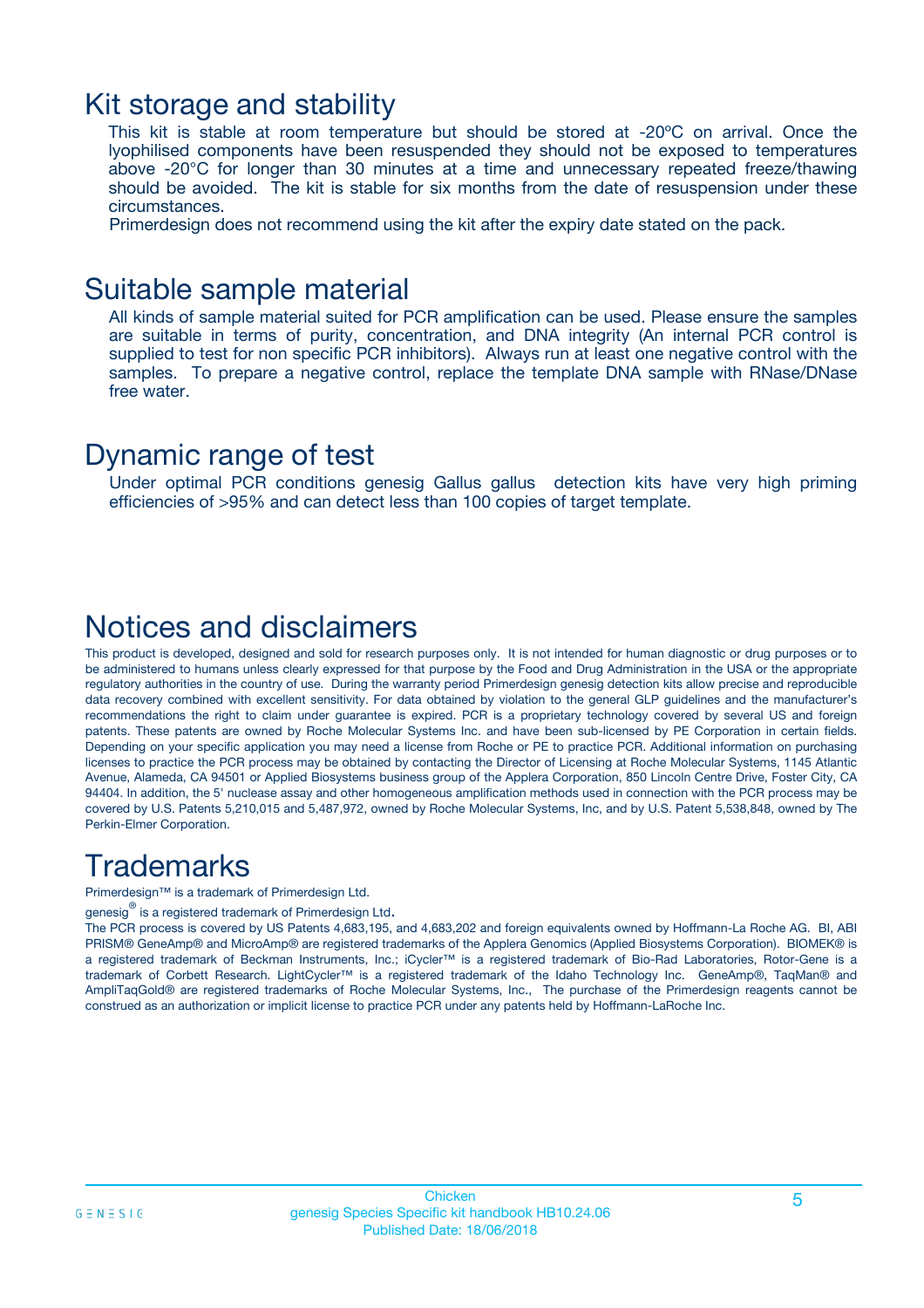# Resuspension protocol

To minimize the risk of contamination with foreign DNA, we recommend that all pipetting be performed in a PCR clean environment. Ideally this would be a designated PCR lab or PCR cabinet. Filter tips are recommended for all pipetting steps.

### **1. Pulse-spin each tube in a centrifuge before opening.**

This will ensure lyophilised primer and probe mix is in the base of the tube and is not spilt upon opening the tube.

**2. Resuspend the primer/probe mixes in the RNase/DNase free water supplied according to the table below:**

To ensure complete resuspension, vortex each tube thoroughly.

| Component - resuspend in water                       |         |  |
|------------------------------------------------------|---------|--|
| <b>Pre-PCR pack</b>                                  |         |  |
| Gallus gallus primer/probe mix (BROWN)               | $110$ µ |  |
| Internal extraction control primer/probe mix (BROWN) | 165 ul  |  |

### **3. Resuspend the internal control template and positive control template in the template preparation buffer supplied, according to the table below:**

To ensure complete resuspension, vortex the tube thoroughly.

| Component - resuspend in template preparation buffer |  |  |
|------------------------------------------------------|--|--|
| <b>Pre-PCR heat-sealed foil</b>                      |  |  |
| Internal extraction control DNA (BLUE)               |  |  |
| <b>Post-PCR heat-sealed foil</b>                     |  |  |
| Gallus gallus Positive Control Template (RED) *      |  |  |

\* This component contains high copy number template and is a VERY significant contamination risk. It must be opened and handled in a separate laboratory environment, away from the other components.

# DNA extraction

The internal extraction control DNA can be added either to the DNA lysis/extraction buffer or to the DNA sample once it has been resuspended in lysis buffer.

**DO NOT add the internal extraction control DNA directly to the unprocessed biological sample as this will lead to degradation and a loss in signal.**

- **1. Add 4µl of the Internal extraction control DNA (BLUE) to each sample in DNA lysis/extraction buffer per sample.**
- **2. Complete DNA extraction according to the manufacturers protocols.**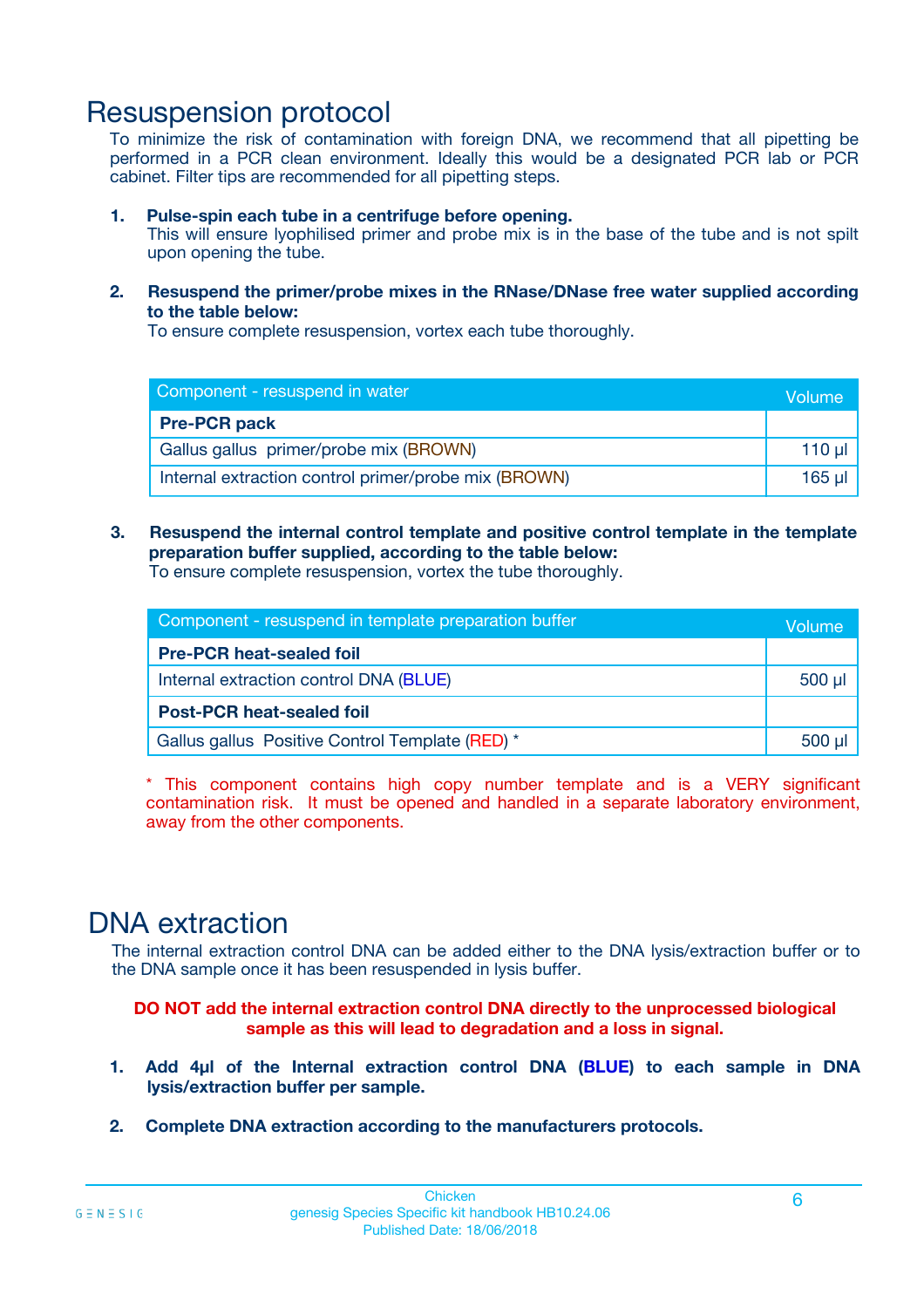# qPCR detection protocol

**1. For each DNA sample prepare a reaction mix according to the table below:** Include sufficient reactions for positive and negative controls.

| Component                                            | Volume         |
|------------------------------------------------------|----------------|
| oasig or PrecisionPLUS 2X qPCR Master Mix            | $10 \mu$       |
| Gallus gallus primer/probe mix (BROWN)               | 1 µl           |
| Internal extraction control primer/probe mix (BROWN) | 1 µl           |
| <b>RNase/DNase free water (WHITE)</b>                | 3 <sub>µ</sub> |
| <b>Final Volume</b>                                  | 15 ul          |

- **2. Pipette 15µl of each mix into individual wells according to your qPCR experimental plate set up.**
- **3. Pipette 5µl of DNA template into each well, according to your experimental plate set up.** To obtain a strong signal, the ideal concentration of DNA is 1-3ng/µl. The concentration should not exceed 5ng/µl. Substitute sample DNA for RNase/DNase free water as a negative control. Substitute sample DNA for positive control template as a positive control.

# qPCR amplification protocol

Amplification conditions using oasig or PrecisionPLUS 2X qPCR Master Mix.

|             | <b>Step</b>       | <b>Time</b>     | <b>Temp</b>    |
|-------------|-------------------|-----------------|----------------|
|             | Enzyme activation | 2 min           | 95 °C          |
| Cycling x50 | Denaturation      | 10 <sub>s</sub> | 95 $\degree$ C |
|             | DATA COLLECTION * | 60 s            | 60 °C          |

\* Fluorogenic data should be collected during this step through the FAM and VIC channels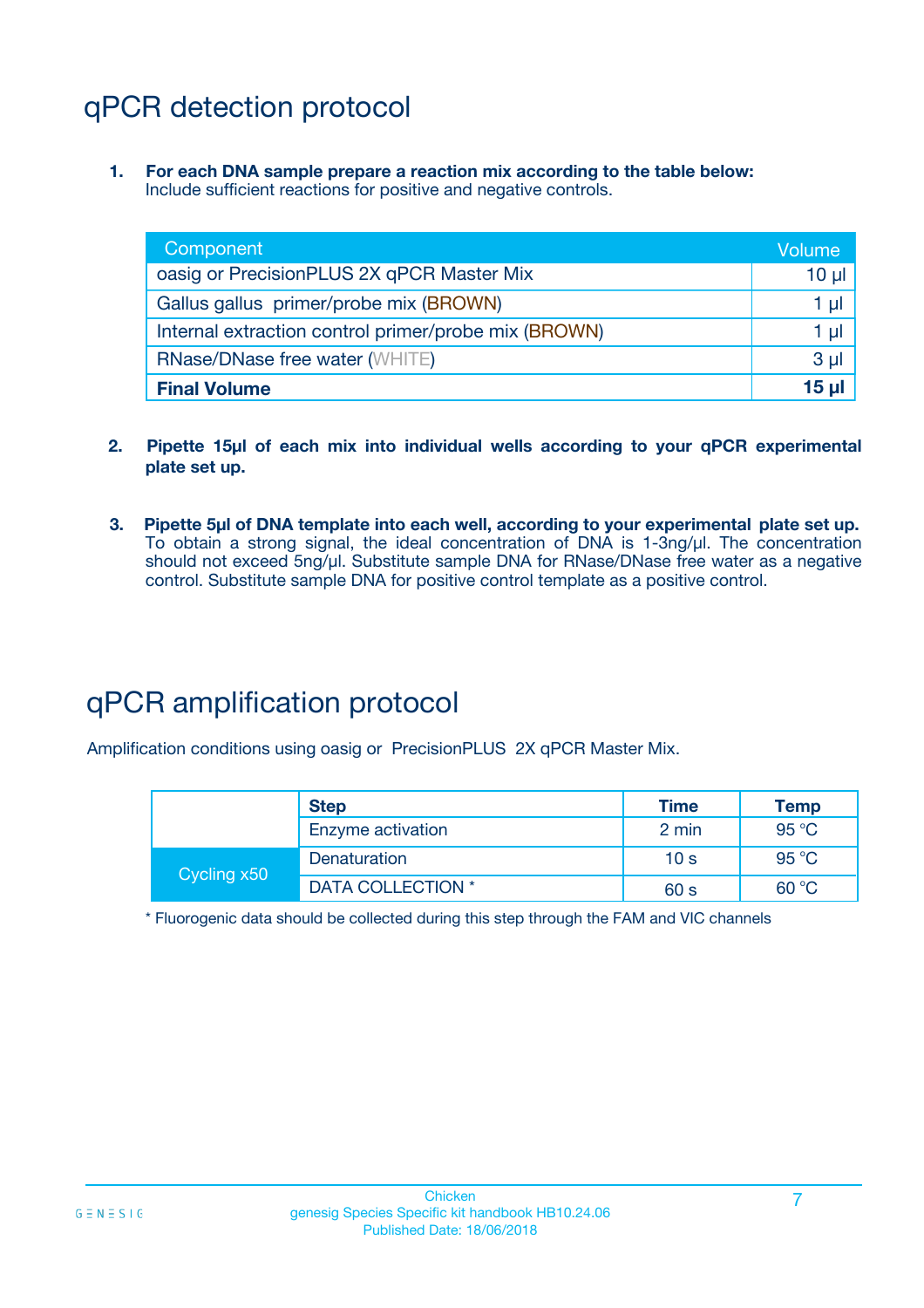# Interpretation of results

For interpretation when speciation kit used independently of the universal meat or fish kit

| <b>Target</b><br>(FAM) | <b>Internal</b><br>control<br>(VIC) | <b>Positive</b><br>control | <b>Negative</b><br>control | Interpretation                                        |
|------------------------|-------------------------------------|----------------------------|----------------------------|-------------------------------------------------------|
| $\leq 35$              | $+ 1 -$                             | ÷                          |                            | <b>POSITIVE RESULT</b>                                |
| $> 35$ or -            | ÷                                   | ÷                          |                            | <b>NEGATIVE RESULT</b>                                |
|                        |                                     |                            |                            |                                                       |
| $+ 1 -$                | $+ 1 -$                             | ÷                          | $\leq 35$                  | <b>EXPERIMENT FAILED</b><br>due to test contamination |
| $+ 1 -$                | $+ 1 -$                             | ٠                          | > 35                       | $\star$                                               |
| $> 35$ or -            |                                     | ÷                          |                            | <b>SAMPLE PREPARATION FAILED</b>                      |
|                        |                                     |                            |                            | <b>EXPERIMENT FAILED</b>                              |

Positive control template (**RED**) is expected to amplify between Cq 16 and 23. Failure to satisfy this quality control criterion is a strong indication that the experiment has been compromised.

\*Where the test sample is positive and the negative control is positive with a  $Ca > 35$ , the sample must be reinterpreted based on the relative signal strength of the two results:



If the sample amplifies  $> 5$  Cq earlier than the negative control then the sample should be reinterpreted (via the table above) with the negative control verified as negative.

Sample  $/$  / Negative control  $\Delta$ Ca < 5 **INCONCLUSIVE** 

If the sample amplifies  $< 5$  Cq earlier than the negative control then the positive sample result is invalidated and the result should be determined inconclusive due to test contamination. The test for this sample should be repeated.

### **Internal PCR control**

The Cq value obtained with the internal control will vary significantly depending on the extraction efficiency, the quantity of DNA added to the PCR reaction and the individual machine settings. Cq values of  $28\pm3$  are within the normal range. When amplifying a Chicken sample with a high genome copy number, the internal extraction control may not produce an amplification plot. This does not invalidate the test and should be interpreted as a positive experimental result.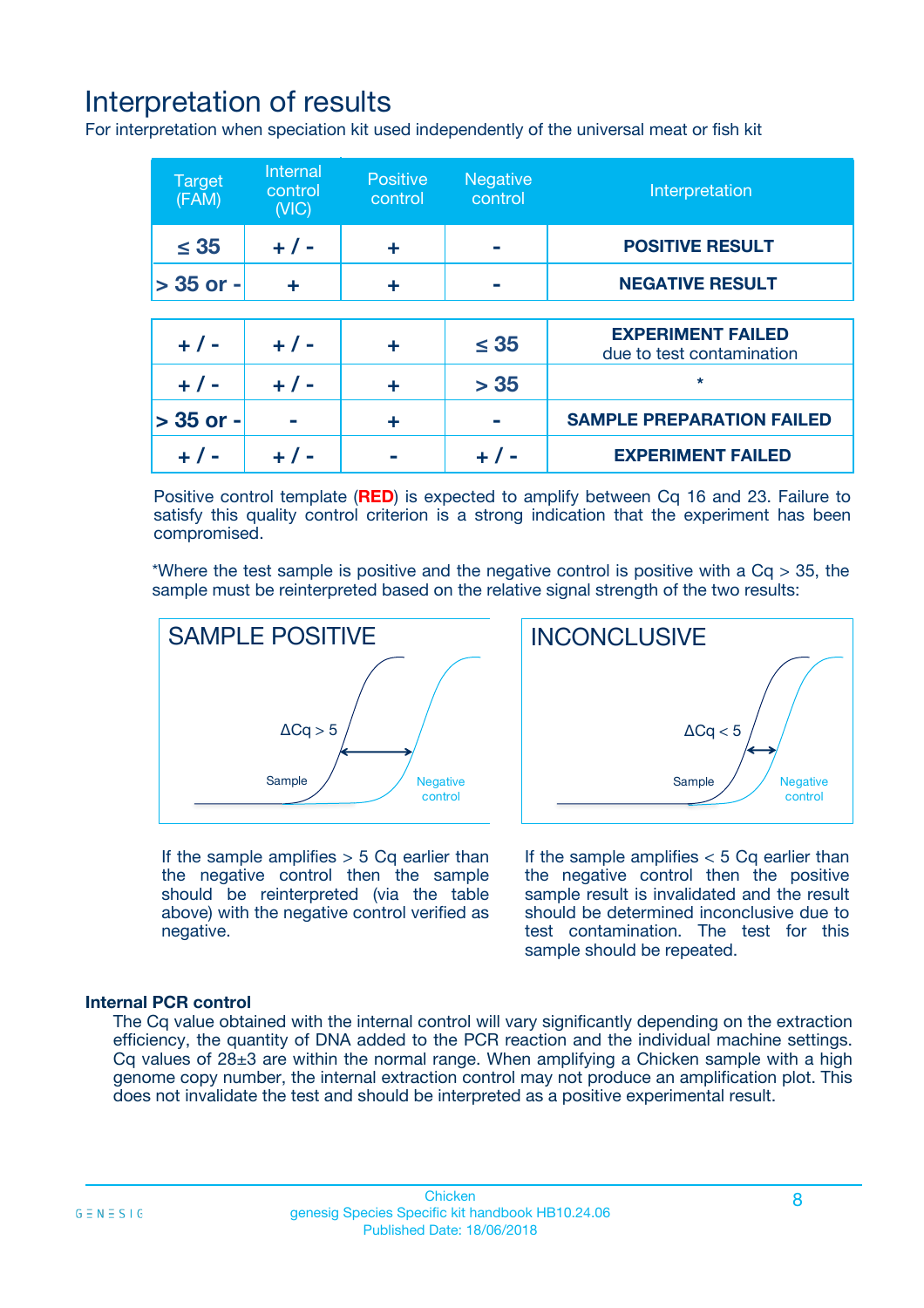# Interpretation of results

For interpretation when speciation kit used in conjunction with the universal meat or fish kit

| <b>Target</b><br>(FAM) | Internal<br>control<br>(NIC) | <b>Universal</b><br>signal<br>(FAM) | Positive<br>control<br>(Target &<br><b>Universal</b><br>signal) | <b>Negative</b><br>control<br>(Target<br>only) | Interpretation                                                              |
|------------------------|------------------------------|-------------------------------------|-----------------------------------------------------------------|------------------------------------------------|-----------------------------------------------------------------------------|
| ÷                      | $+$ / -                      | ÷                                   | ÷                                                               |                                                | <b>POSITIVE RESULT</b><br>calculate species %<br>and check test sensitivity |
|                        | ÷                            | ÷                                   | ÷                                                               |                                                | <b>NEGATIVE RESULT</b>                                                      |
|                        |                              |                                     |                                                                 |                                                |                                                                             |
|                        |                              | ÷                                   | ÷                                                               |                                                | <b>SAMPLE FAILED</b><br>repeat test                                         |
| ÷                      | $+ 1 -$                      |                                     | ÷                                                               |                                                | <b>SAMPLE FAILED</b><br>repeat test                                         |
| $+/-$                  | $+/-$                        | $+ 1 -$                             | ÷                                                               | $\leq 35$                                      | <b>EXPERIMENT FAILED</b><br>due to test contamination                       |
| $+ 1 -$                | $+/-$                        | $+/-$                               | ÷                                                               | > 35                                           | $\star$                                                                     |
|                        | ÷                            |                                     | ÷                                                               |                                                | <b>NO ANIMAL DNA DETECTED</b>                                               |
|                        |                              |                                     | ÷                                                               |                                                | <b>SAMPLE PREPARATION FAILED</b>                                            |
| $+  / -$               | $+ 1 -$                      |                                     |                                                                 |                                                | <b>EXPERIMENT FAILED</b>                                                    |

Positive control template (**RED**) is expected to amplify between Cq 16 and 23. Failure to satisfy this quality control criterion is a strong indication that the experiment has been compromised

\*Where the test sample is positive and the negative control is positive with a  $Cq > 35$ , the sample must be reinterpreted based on the relative signal strength of the two results:



If the sample amplifies  $> 5$  Cq earlier than the negative control then the sample should be reinterpreted (via the table above) with the negative control verified as negative.



If the sample amplifies  $< 5$  Cq earlier than the negative control then the positive sample result is invalidated and the result should be determined inconclusive due to test contamination. The test for this sample should be repeated.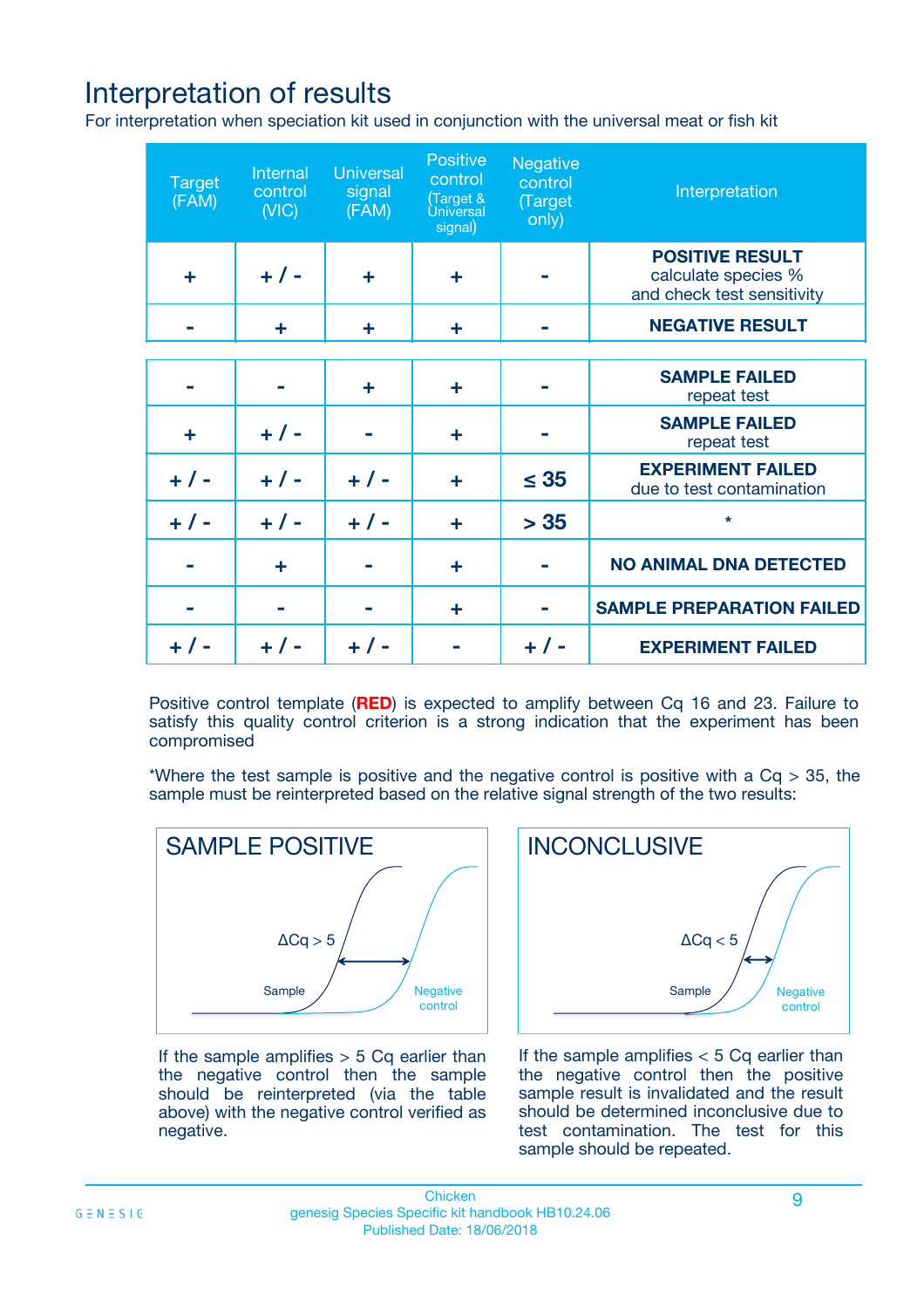### **Calculating species %**

(n.b. a Microsoft Excel applet for automatic % calculation is available free of charge. Contact support@primerdesign.co.uk to request)

Species % =  $(2^{\wedge}$ -[(Cq Gallus gallus [SAMPLE] – Cq Gallus gallus [+ve control]) - (Cq Universal meat [SAMPLE] – Cq Universal meat [+ve control] )]) x 100

Worked example: test gives following Cq values:

Gallus gallus test on sample: 24.1 Gallus gallus test on positive control DNA: 23.5 Universal meat test on sample: 22.2 Universal meat test on positive control DNA: 22.4

Gallus gallus  $% =$ 

 $(2^{\wedge}-(24.1-23.5)-(22.2-22.4))) \times 100 =$ 

 $(2^{\wedge}$  -((0.6) - (-0.2)))  $\times$  100 =

(2^ -0.8) x 100 = **57.4%**

n.b. In rare circumstances, some samples may produce a speciation % greater then 100. This is usually due to the presence of PCR inhibition affecting the multiplex reaction and should be reported as 100%. If the reported speciation is greater than 400% then the level of PCR inhibition is likely too great for accurate speciation reporting. Samples such as these should be re-extracted with extra washes to remove PCR inhibitors.